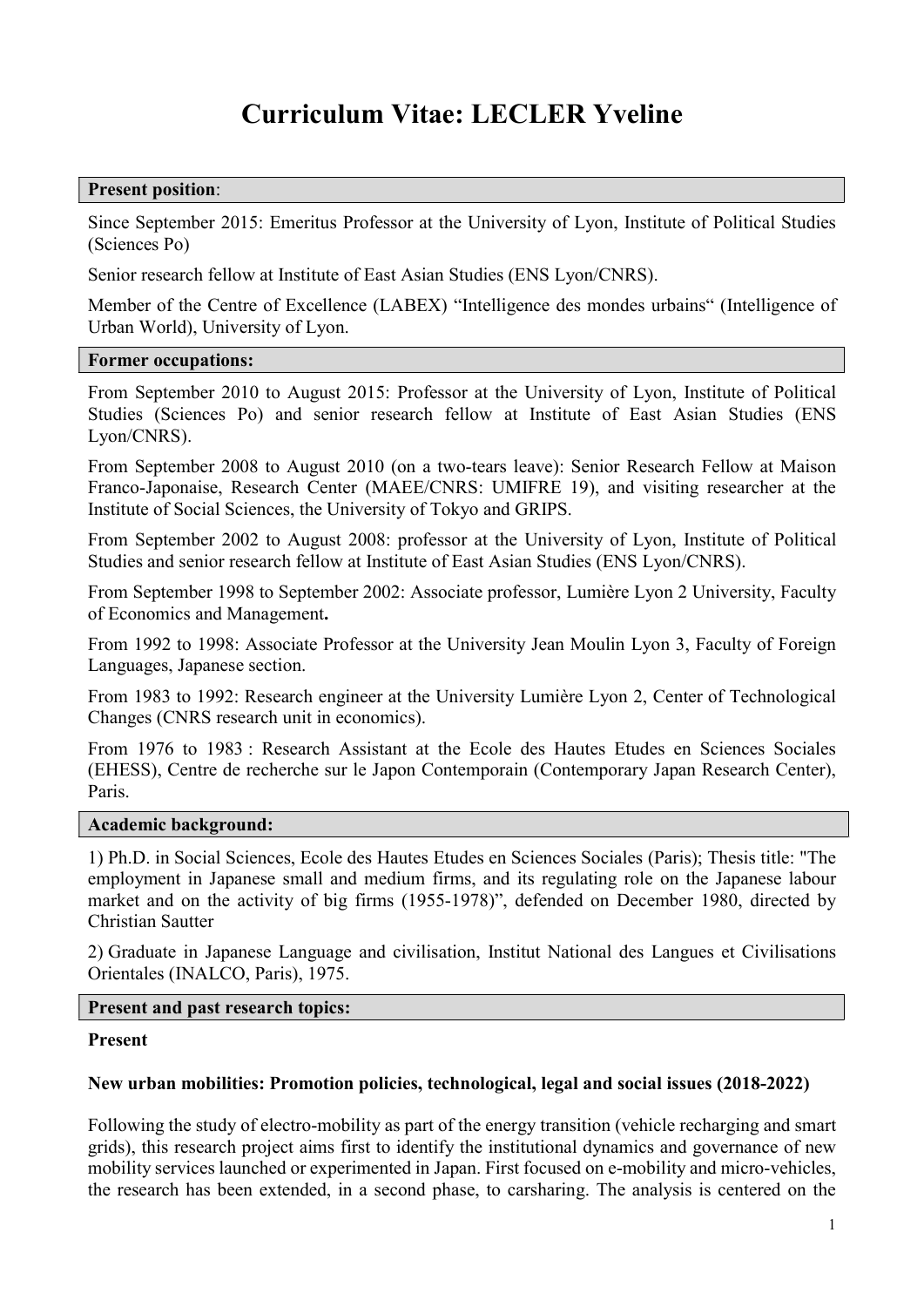take-off conditions of these new markets, taking into account: technological conditions (electric, fuel cell ... vehicles, NICT), laws and regulations (parking, security, standards ...) and social challenges (practices and behavior / acceptance of populations). The study, placed in a comparative perspective with France, aims ultimately to contribute to the debate on the role that local or national public authorities must play in cooperation with private actors to orient these new markets and contribute to a paradigm shift and finally to the transformation of the automotive ecosystem.

## Past

Energy transition strategy and policies in France and Japan, Smart communities/smart grid experimentations (2012-2016).

Innovation policies in France and Japan: venture creation, incubation and technology transfer (2008-2012).

Industrial cluster in Asia (mainly in Japan and Thailand); new and old form of firms' agglomeration; industry-academia-government relations. (2004-2008)

Cross strategies of French and Japanese firms engaged in cooperation agreement or alliances in Japan. Study of the cooperation dynamics through joint purchasing, joint development, distribution, sales etc. (2003-2006).

The internationalization of the Japanese economy: the relocation strategies of Japanese firms in the Asian area, the structuring of their purchasing networks, the agglomeration of firms induced and the emergent Asian division of labor, mainly in the car and electronic industries. (1998-2006)

The development (design) of new product: comparison between the "concurrent engineering" process and organization in Japanese firms and the "project management" introduction in French firms (1994-1998).

The customer/suppliers relationships: (Japanese sub-contracting system from its origins to the recent evolutions); including all the aspects of the relationships (selection of suppliers or sub-contractors, transactions process, price negotiation, sharing of risks, know-how transfer). Comparison of the Japanese supplying system with the so called "partnership" introduction in the French firms (1980-1994).

The Japanese SME's (not only subcontractors): their employment problem, their economic conditions, the gaps between big and small firms (wages, productivity...), the automation of SME's and the measures/policies for promoting it, the localization issue and the impact of agglomeration or districts on SME's development (1980-1994).

## Teaching or researching invitation in Japan:

Visiting researcher at the university of Tokyo, Manufacturing Management Research Center, 2017, December 8/19: Conference at ITS Japan.

Visiting Professor, Kansai University (Osaka), school of School of sociology: social system design, 2017, October 12-December 8. Research on low carbon smart cities in Japan: Urban mobility and the promotion of next generation vehicles, and related conferences.

Invitation as foreign expert by the university of Tokyo, faculty of Economics and Management for the winter school of the Manufacturing Management Research Center, 2016, February 18 to March 8.

Visiting Professor, Kwansei Gakuin University (KGU), school of business administration, April-July 2014, in charge of 2 full semester classes.

Associate researcher at the Institute of Social Sciences, the University of Tokyo and at National Graduate Institute for Policy Studies (GRIPS), (September 2008-August 2010): On a 2-years leave at Maison-Franco Japonaise in Tokyo.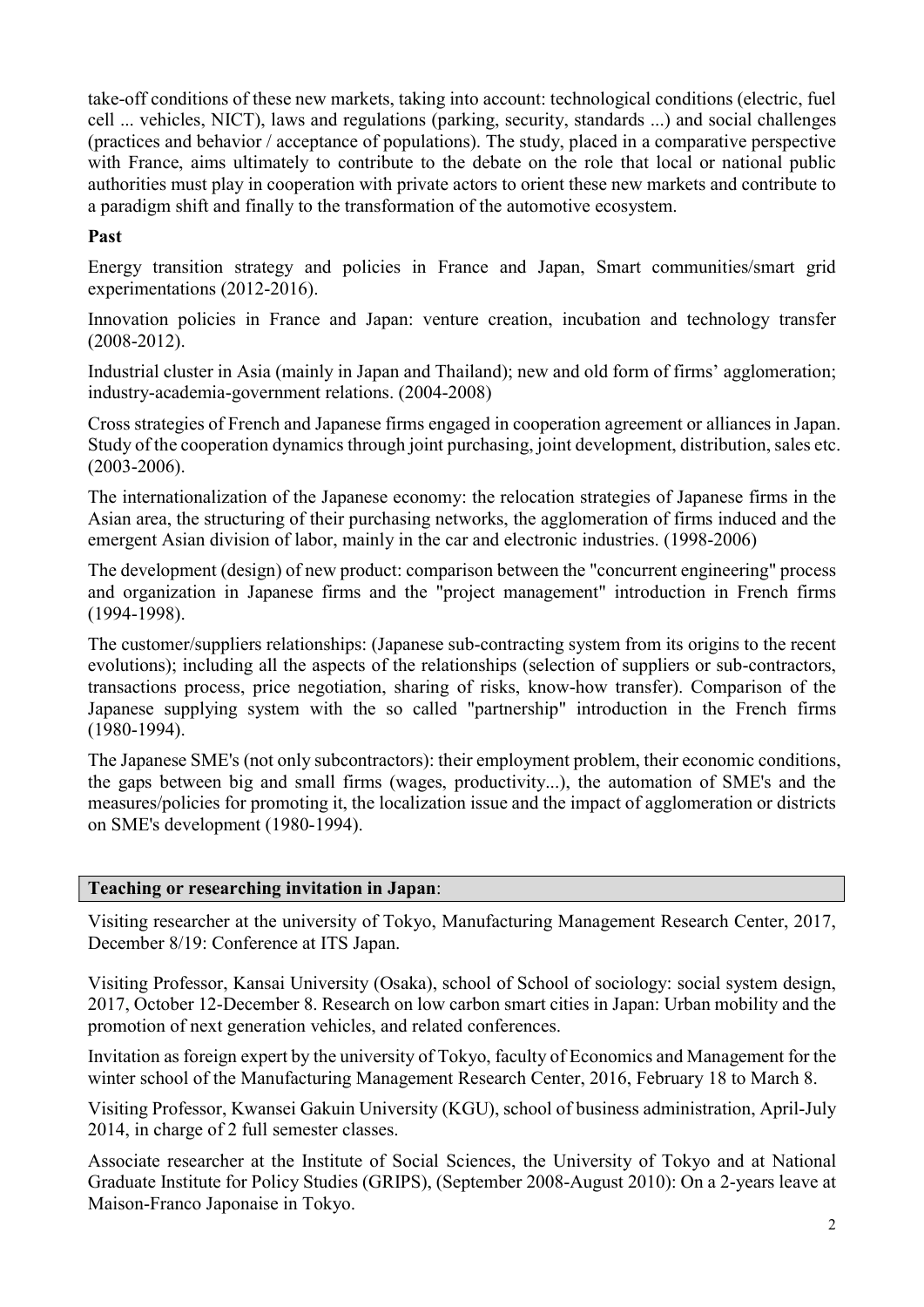Visiting researcher at the Institute of Social Sciences, the University of Tokyo from July 1st to September  $30<sup>th</sup>$ , 2003; Fellowship of Japan Foundation.

Visiting Professor at the Institute of Social Sciences, the University of Tokyo, 1999, April 1<sup>st</sup> to July  $30<sup>th</sup>$ , doctoral research seminar.

Visiting researcher at Hosei University, 1997 Octobre-Novembre (JSPS/CNRS fellowship)

Visiting researcher Chuo University, Institute of Economic Studies 1994, July-October Japan Foundation Fellowship.

## Administrative and educational responsibilities:

From 2009 to 2015: Coordination on the French side of the cross national doctoral program between Tohoku University, School of Law (GCOE), and ENS of Lyon.

From 2010 to 2015: Director of the Master specialization on Contemporary East Asian Studies, ENS de Lyon and Sciences Po Lyon.

From 2010 to 2015: Director of the master program «Contemporary East Asia», ENS Lyon/IEP Lyon.

From 2010 to 2015: Member of the Scientific Commission of Sciences Po Lyon.

From 2010 to 2012: Vice-Director of the Institute of East Asian Studies.

From 2002 to 2008: Member of the International Relations Committee of Sciences Po Lyon.

From 2004 to 2008: Director of Japanese language section at Sciences Po Lyon.

From 1993 to 2008: Director of the undergraduate program on Contemporary Far Eastern World, Lyon 2 University and Sciences Po Lyon

From 1998 to 2005: Director of the MBA Program « Affaires Asiatiques » (Asian business studies)

From 1993 to 1997: member of the French National Council of Universities

## International Networks membership (since 2000s only):

2011-2021, Representative of the Institute of East Asian Studies in the European Network (East Asia Net) grouping 9 European countries' Universities. 2012/2013, member of the executive board.

1991-, member of GERPISA-RI (International Permanent Research Study Group on Automotive Industry). Member of the steering committee1998-2020.

From 2005 to 2012, member of the International Associated Laboratory (LIA CNRS-the University of Tokyo) Comparative Approaches in the Social Sciences and Humanities (CASSH).

## Publications (in English only):

## **Books**

LECLER Yveline YOSHIMOTO Tetsuo and FUJIMOTO Takahiro dir, 2011: The Dynamics of Regional Innovation, the Policy Challenges in Europe and Japan, World Scientific Publishing, P.524

Intarakumnerd Patarapong, LECLER Yveline (dir), 2010: Sustainability of Thailand's Competitiveness: the Policy Challenges, Singapore: ISEAS.

Ganne Bernard, LECLER Yveline (dir), 2009: Asian Industrial Clusters, Global Competitiveness and New Policy Initiatives, Singapore: World Scientific.

Humphrey J., LECLER Y., Salerno M. ed., 2000: Global Strategies and Local Realities: the Auto Industry in Emerging Markets, London: Macmillan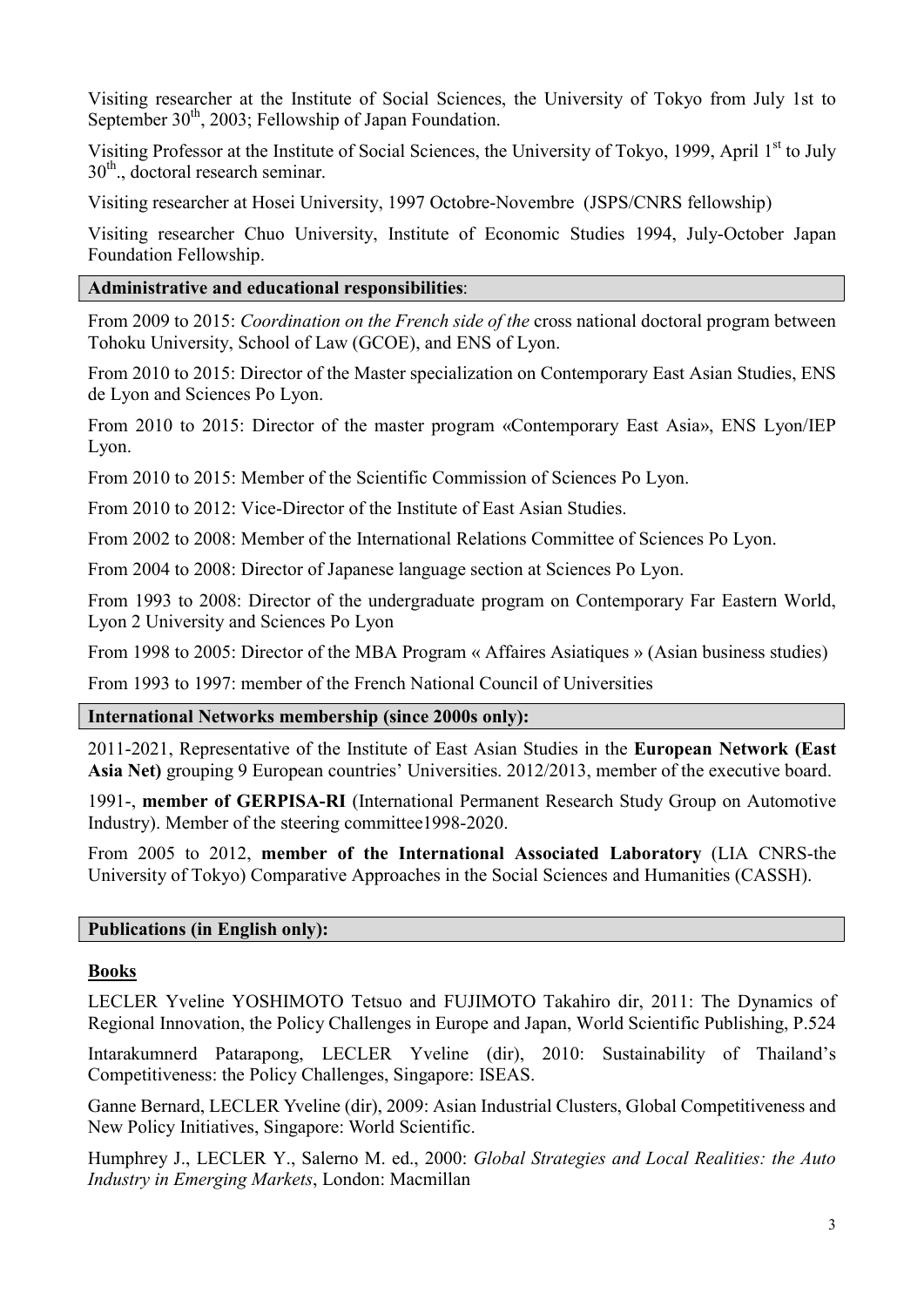## Chapter in collective books and papers in academic journals:

LECLER Yveline, 2020: The Promotion of Micro-Mobility in Japan: The Challenge of Ultra-Compact Electric Vehicles, in Cornelia Storz, Markus Taube (eds.), Firms, Institutions, and the State in East Asia, A Festschrift in Honour of Werner Pascha, Metropolis-Verlag, Marburg, Economic studies on Asia 16, p. 159-175.

Faivre d'Arcier B. and LECLER Yveline, 2018: Governing Carsharing as a Commercial or a Public Service? A Comparison Between France and Japan, in Matthias Finger et Maxime Audoin eds: The Governance of Smart Transportation Systems, towards new organizational structures for the development of integrated, electric, automated and shared mobility, Springer, the urban book series, p. 55-77

LECLER, Yveline, 2017: Small and Micro-scale Hydropower in Japan: a solution to energy transition? in Brombal D. (ed.), Edizioni Ca'Foscari Digital publishing, Studi e recerche 12, Proceedings of the XV East Asia Net Research Workshop December, p. 31-63.

Faivre d'Arcier Bruno and LECLER Yveline, 2014: Promoting Next Generation Vehicles in Japan: the Smart Communities and their experimentations, International Journal of Automotive Technology and Management, Vol. 14, n° 3-4, pp.324-346

LECLER, Yveline, 2011: Promoting firms' creation and incubation: Past and present policy achievements in France and in Japan, in Lecler Y., Yoshimoto T. and Fujimoto T. dir.: The Dynamics of Regional Innovation, the Policy Challenges in Europe and Japan, World Scientific Publishing, p. 289-315.

LECLER Yveline, 2010: From Growth Based on Low Cost to Capability Upgrading Policies: the Thai Hard Disk Drive Industry, In Intarakumnerd P. and Lecler Y. eds, Sustainability of Thailand's Competitiveness: the Policy Challenges, World Scientific Publishing, p. 274-317.

Hattori Akira and LECLER Yveline, 2009: Innovation and Clusters: The Japanese Government Policy Framework, in Shakaikagakukenkyu vol.60, n°1, January, University of Tokyo, Institute of Social Science.

Ganne Bernard and LECLER Yveline, 2009: From Industrial Districts to Poles of Competitiveness, in Ganne et Lecler eds, Asian Industrial Clusters, Global Competitiveness and New Policy Initiatives, Singapore: World Scientific Publishing, p.3-24.

LECLER Yveline and Yamaguchi Takayuki, 2009: From Jibasangyô to Industrial Clusters in Japan: SMEs and Revitalization Policies, in Ganne B., Lecler Y. eds, Asian Industrial Clusters: Global Competitiveness and New Policy Initiatives, World Scientific Publishing, P. 514

LECLER Yveline, 2004: "The Japanese Firms Purchasing System: Strategic Changes of the 80s and 90s" in Werner Pascha (ed.) Systemic Change in the Japanese and German Economies. Convergence and Differentiation as Dual Challenges, Routledge Curzon, 176:202.

LECLER Yveline, 2002: "The cluster role in the development of Thai car industry: some evidence from empirical studies", in International Journal of Urban and Regional Studies, Volume 26.4, December, 799:814.

LECLER Yveline and Simon Jean-Christophe, 2002: "Post-crisis Asian economies: some new industrial prospects", in Horaguchi H., Shimokawa K. eds, Japanese Foreign Direct Investment and the East Asian Industrial System: case studies from Automobile and Electronics Industries, Springer Verlag automne 2002, 9:40.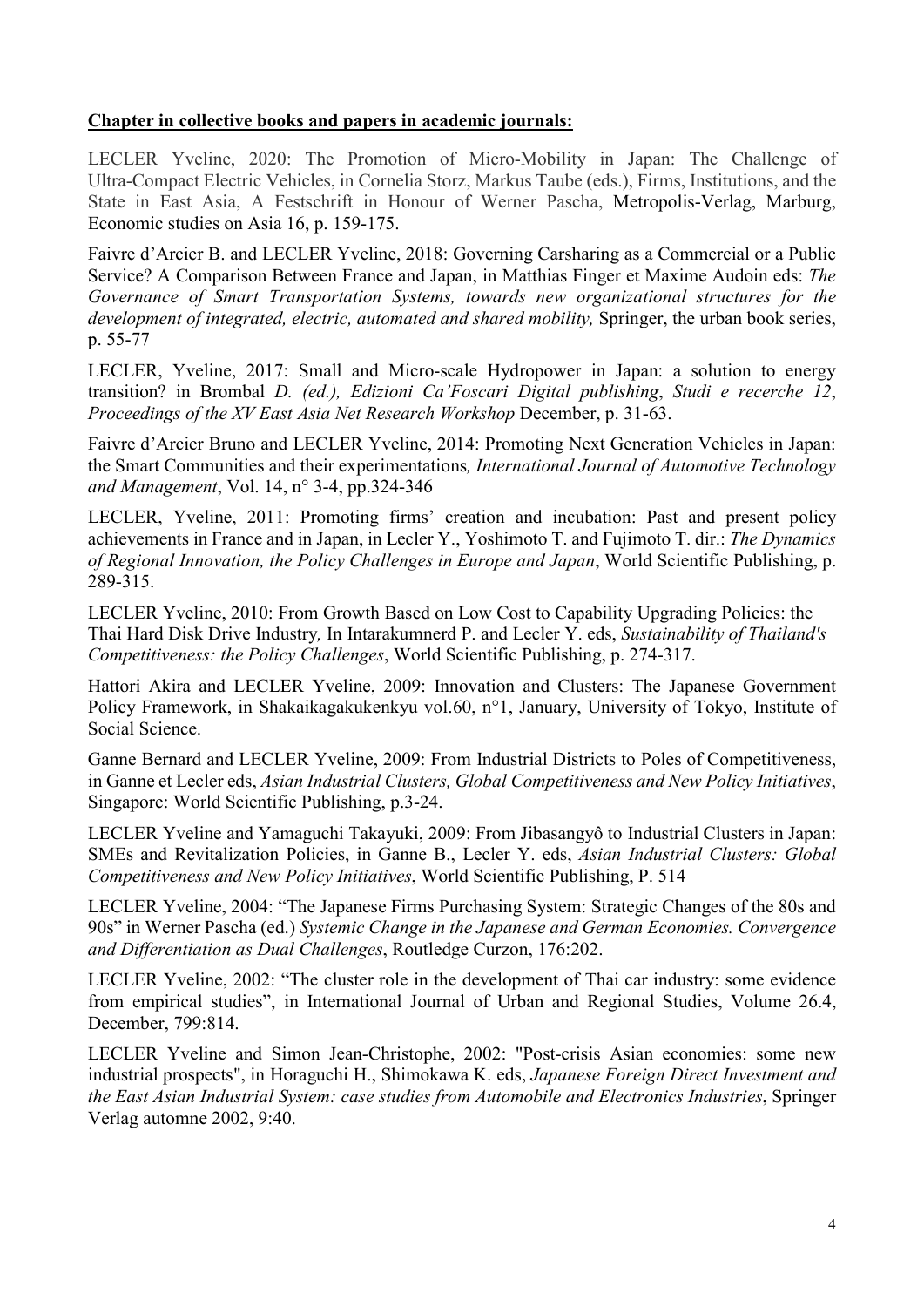Guiheux Gilles and LECLER Yveline, 2000: "Japanese car manufacturers and parts makers in the ASEAN Region: A case of expatriation under duress - or regionally integrated production?" in Humphrey J., Lecler Y., Salerno M. Global Strategies and Local Realities: the Auto Industry in Emerging Markets, London: Macmillan, 207:233.

LECLER Yveline, 1999: "Recession and Globalisation: What Future for Japanese Industrial Keiretsu", in Dirks, Huchet, Ribault eds, Japanese Management in the Low Growth Era: Between External Shocks and Internal Evolution, Springer Verlag, 183:205.

LECLER Yveline, 1999: "Concurrent engineering and institutional learning: a comparison between French and Japanese auto-parts makers" (with J. Perrin and M.C. Villeval), in Lung Y., Chanaron J-J., Fujimoto T., Raff D.eds, Coping with Variety. Flexible productive systems for product variety in the Auto Industry, Ashgate, 314:334

LECLER Yveline, 1998: "Recession and Globalisation: What Future for Japanese Industrial Keiretsu", in Dirks, Huchet, Ribault eds, Japanese Management in the Low Growth Era: Between External Shocks and Internal Evolution, Springer Verlag, pp. 183-205.

LECLER Yveline, 1996: "Transactional versus relational form of inter-firm organizations: the French industrial partnership compared to the Japanese subcontracting system", in Osaka Keizai Daigaku, Small Business Monograph series n° 5 avril, 33 p.

## International Conferences (since 2008 only)

Faivre d'Arcier B. and LECLER Yveline, 2019: Round-Trip and One-Way car-sharing in France and Japan: Conditions for markets take-off, communication au  $27<sup>th</sup> GERPISA International Colloquium$ : Paradigm Shift? The Automotive Industry in Transition, Paris June 12-14

Faivre d'Arcier B. and LECLER Yveline, 2019: The e-mobility future in the carsharing systems in France and Japan, communication à l'International Conference E-Mobility and Urban Systems: Innovation in East Asia in Global Context, Japanese-German Center Berlin May 9-10

LECLER Yveline (2017) The promotion of micro-vehicles e-mobility in Japan, 25th Gerpisa International Colloquium, R/Evolutions. New technologies and services in the automotive industry, Paris June 14-16

LECLER Yveline, 2017: The promotion of micro-vehicles e-mobility in Japan: a new market segment? Workshop of the Fondation France-Japon, Innovative technologies for a sustainable mobility in Japan and Beyond: Resurrecting diversity of technological choice in the Automotive *Industry*, Paris EHESS, January  $13<sup>th</sup>$ 

LECLER Yveline, 2016: Towards low carbon smart cities: e-mobility and micro-vehicles experiments in Japan, communication au VSJF Annual Meeting, on Mobility and the City of the Future, Duisburg-Essen University, November 18.-20

Faivre d'Arcier B. and LECLER Yveline, 2016: Preparing electro-mobility take off: EVs charging and discharging experiments in Japanese smart communities' demonstrators. Communication à la Conférence de l'International Energy Agency task 28 and Armand Peugeot Chair, Home grids and V2X Technologies, Paris 27-28 October

LECLER Yveline, 2016 : Transition énergétique et smart-communities au Japon. Colloque Le Japon, pays d'innovation, Table Ronde 1 : Energie, environnement, transition énergétique, AVRIST, Paris 19 octobre

Faivre d'Arcier B. and LECLER Yveline, 2016: Des éco-quartiers aux smart communities : l'expérience japonaise dans la fabrique de la ville bas carbone. Conférence invitée Université du Québec à Montréal 8 juin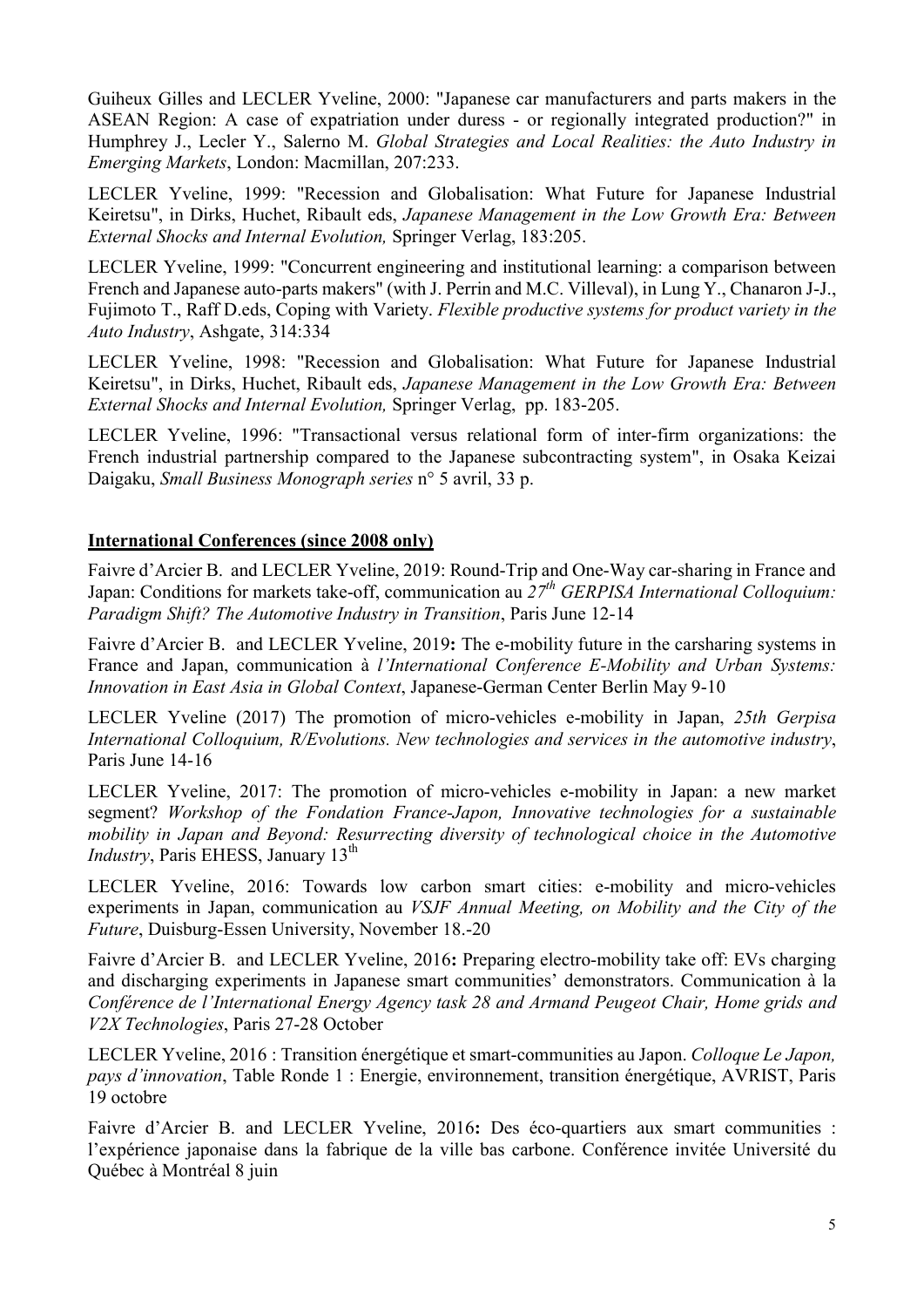LECLER Yveline, 2016: The energy transition: a comparative analysis of French and Japanese smart-grid experimentations. Communication au GRIPS Innovation, Science and Technology Policy Program (GIST) 74th GIST Seminar, Tokyo May 12, URL: https://gist.grips.ac.jp/events/2016/04/160512-event.html〉

LECLER Yveline, 2016: Japan energy and climate change challenges: the smart communities demonstrators. Communication at Ca' Foscari University, collegio international, workshop on Sustainable Development Suggestions from Japan, Venice 13-14 April

Faivre d'Arcier B. and LECLER Yveline, 2015: Energy transition in France and Japan : comparing Lyon and Yokohama, communication au Workshop "Cities in Energy Transition: comparative analysis of policies/strategies in Europe and Asia", Lyon September 19.

LECLER Yveline, 2015, Energy transition in Japan and the smart communities' experiments, Communication at the international conference: Experimenting Smart Communities in Europe and Japan, Lyon, September 16-17.

LECLER Yveline, 2015, Hydro power in Japan: a solution to energy transition? Communication at 14th EastAsiaNet Research Workshop: Water in East Asia, Venice May 14-15.

LECLER Yveline, 2015: Car-sharing in France and Japan: Changing Urban Mobility Behavior ? Communication at Mobilität  $7<sup>th</sup> W$ issenschaftsforum: National and International Trends in Mobility, Duisburg-Essen University, June 18<sup>th</sup>.

LECLER Yveline, Faivre d'Arcier B., 2015, Smart cities experiments in France and Japan: Preparing the energy transition, communication at AAS Annual Conference, Chicago, March 26-29.

Faivre d'Arcier B. and LECLER Yveline, 2014: Electric vehicles and car-sharing, in Electromobility : challenging issues,  $2^{ND}$  International Conference of the Armand Peugeot Chair, December 18-19, Paris

LECLER Yveline: Carsharing and e-mobility in cities: between private initiatives and public involvement, French and Japanese cases, communication at the Conference of the Society of International Public Economics and EU Institute of Kansai, 2014, July 12.

Faivre d'Arcier B. and LECLER Yveline, 2014: Carsharing in cities: will electric vehicles change the business? A comparison between France and Japan, 22nd International Colloquium of GERPISA, Kyoto, 4-6 June.

LECLER Yveline, 2013: Towards low carbon smart cities in Japan: Urban mobility and the promotion of next generation vehicles, communication at the 12th EastAsiaNet Research Workshop, Future cities and space reconfiguration in East Asia: Practices and Representations, Risk and Opportunities, Lyon 17-19 octobre.

Faivre d'Arcier B. and LECLER Yveline, 2013: New e-automative based services : the Japanese Smart Communities and their experimentations, communication to the GERPISA international colloquium « The search for competitiveness corporate strategies and public policies in the world automobile industry », Paris June 12-14

LECLER Yveline, 2012: The Promotion of Technology Transfer and Start-up Creation in France and Japan Communication to the Third Asia-Pacific Innovation Conference, Seoul National University October 13 and 14.

LECLER Yveline, 2012: Smart communities in Japan: testing next generation energy, Paper presented at the 9th EastAsiaNet Research Workshop, Aveiro, Portugal, 19-21 April.